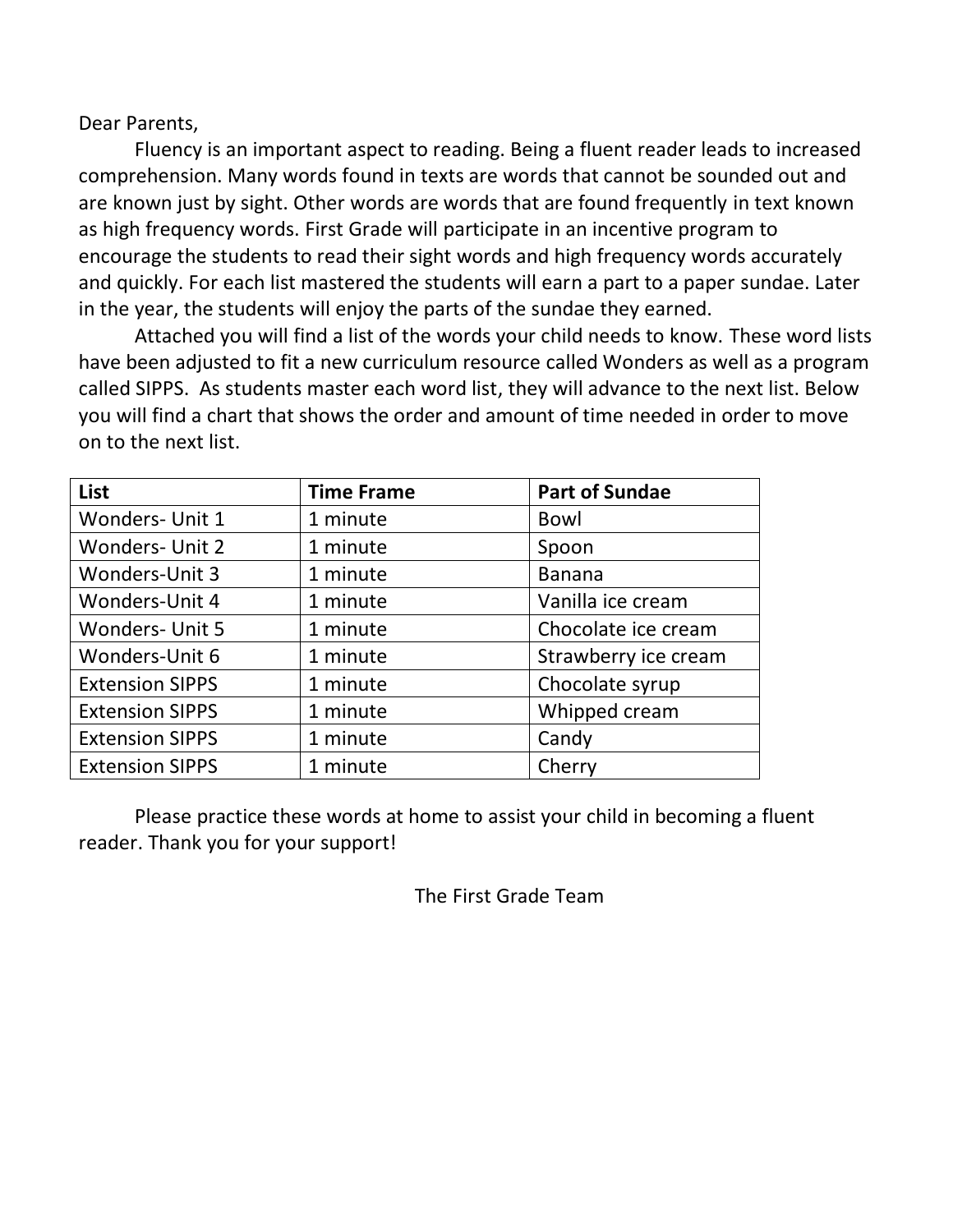Bowl- Unit 1

| does   | not  | school | what | down |
|--------|------|--------|------|------|
| out    | UD   | very   | be   | come |
| ' good | pull | tun    | make | they |
| too    | IUMP | move   | run  | two  |

Spoon- Unit 2

| again  | help      | new  | there | <b>USE</b> |
|--------|-----------|------|-------|------------|
| could  | live      | one  | then  | three      |
| eat    | no        | 0Ť   | under | who        |
| all    | call      | day  | her   | want       |
| around | <b>DY</b> | many | place | walk       |

Banana-Unit 3

| away     | now       | some  | today  | <b>WAY</b> |
|----------|-----------|-------|--------|------------|
| why      | green     | grow  | pretty | should     |
| together | water     | any   | from   | happy      |
| once     | <b>SO</b> | upon  | ago    | boy        |
| girl     | how       | old   | people | after      |
| buy      | done      | every | soon   | work       |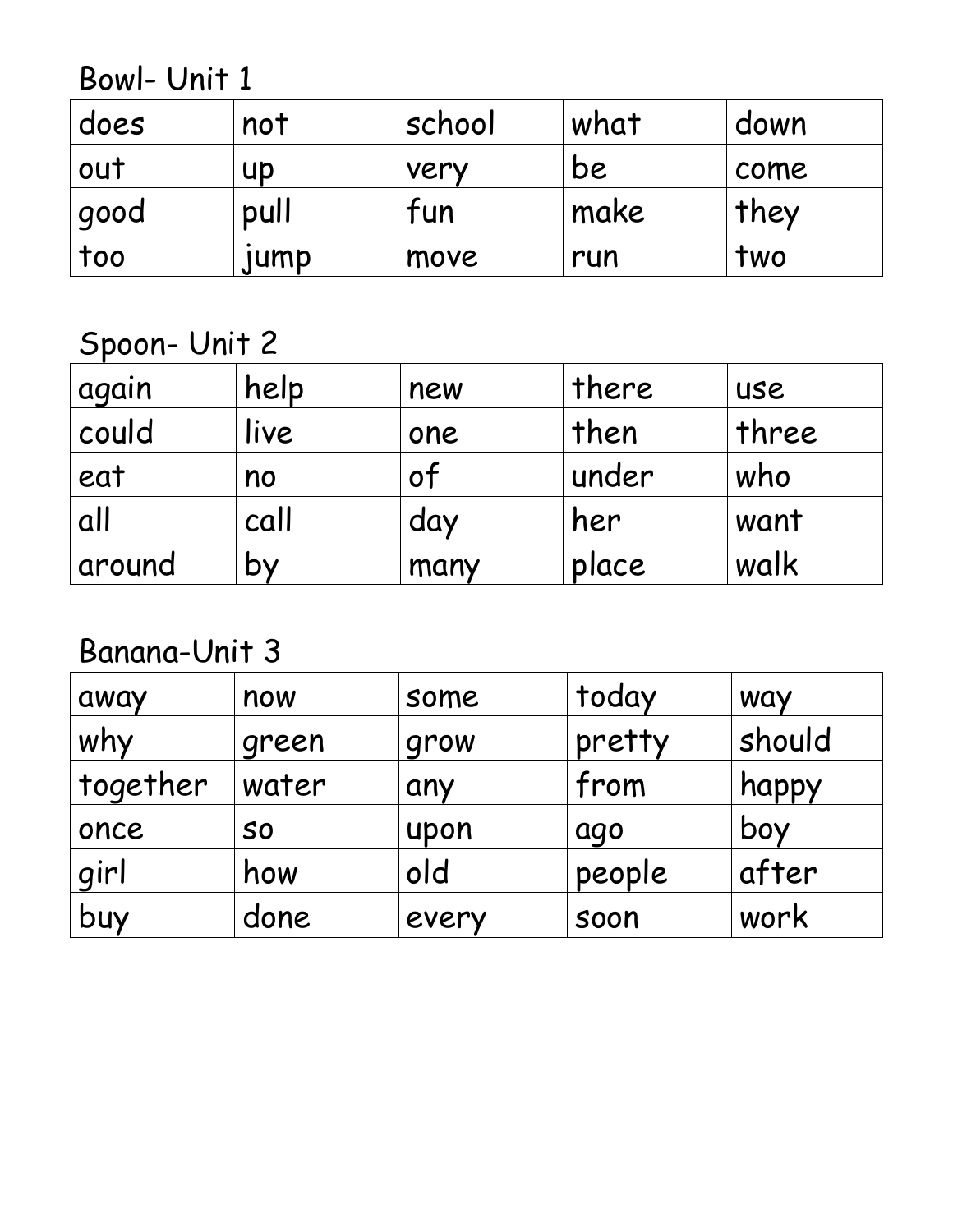vanilla ice cream-Unit 4

| about | animal  | carry  | eight  | give  |
|-------|---------|--------|--------|-------|
| our   | because | blue   | into   | or    |
| other | small   | find   | food   | more  |
| over  | start   | warm   | caught | flew  |
| know  | laugh   | listen | were   | found |
| hard  | near    | woman  | would  | write |

#### chocolate ice cream- Unit 5

| four    | large   | none  | only    | put    |
|---------|---------|-------|---------|--------|
| round   | another | climb | full    | great  |
| poor    | through | began | better  | quess  |
| learn   | right   | sure  | color   | early  |
| instead | nothing | oh    | thought | above  |
| build   | fall    | knew  | money   | toward |

#### strawberry ice cream-Unit 6

| answer   | brought | busy     | door     | enough   |
|----------|---------|----------|----------|----------|
| eyes     | brother | father   | friend   | love     |
| mother   | picture | been     | children | month    |
| question | their   | year     | before   | front    |
| heard    | push    | tomorrow | your     | favorite |
| few      | gone    | surprise | wonder   | young    |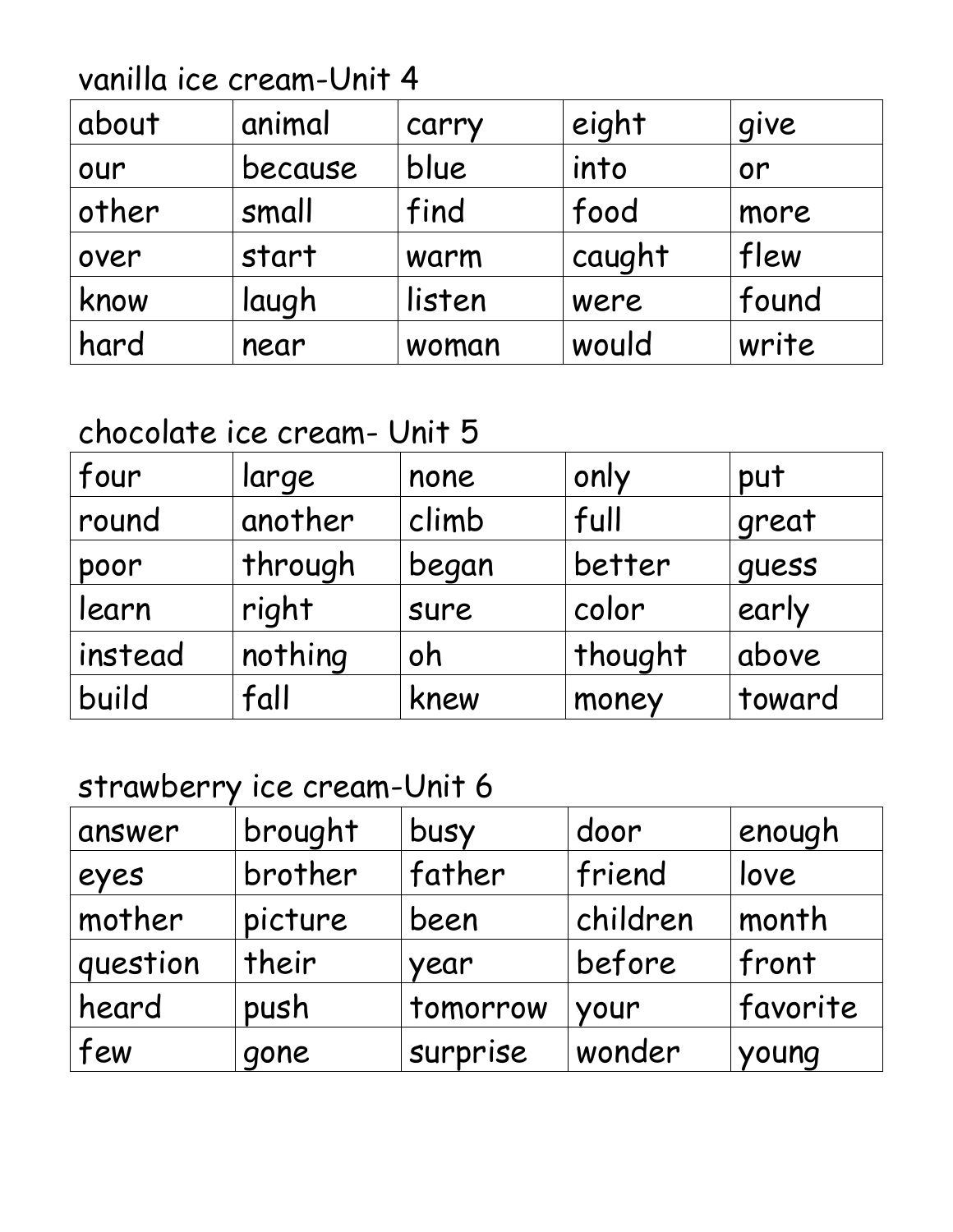## chocolate syrup- SIPPS Extension

| there | bird   | goes   | their   | every    |
|-------|--------|--------|---------|----------|
| too   | father | walk   | talk    | after    |
| water | other  | mother | brother | carry    |
| food  | very   | two    | live    | again    |
| give  | look   | been   | large   | both     |
| could | would  | wild   | child   | Children |

### whipped cream- SIPPS Extension

| friend | school | pull    | full  | watch   |
|--------|--------|---------|-------|---------|
| were   | don't  | won't   | good  | most    |
| read   | move   | people  | ready | today   |
| work   | great  | who     | push  | done    |
| gone   | few    | sure    | word  | because |
| love   | answer | nothing | once  | ago     |

### Candy-SIPPS Extension

| kind   | mind      | should | ever  | never |
|--------|-----------|--------|-------|-------|
| even   | change    | only   | woman | women |
| toward | won       | often  | head  | bread |
| four   | beautiful | true   | blue  | Mr.   |
| Mrs.   | Ms.       | Miss   | whole | whose |
| Who's  | picture   | eye    | quess | busy  |